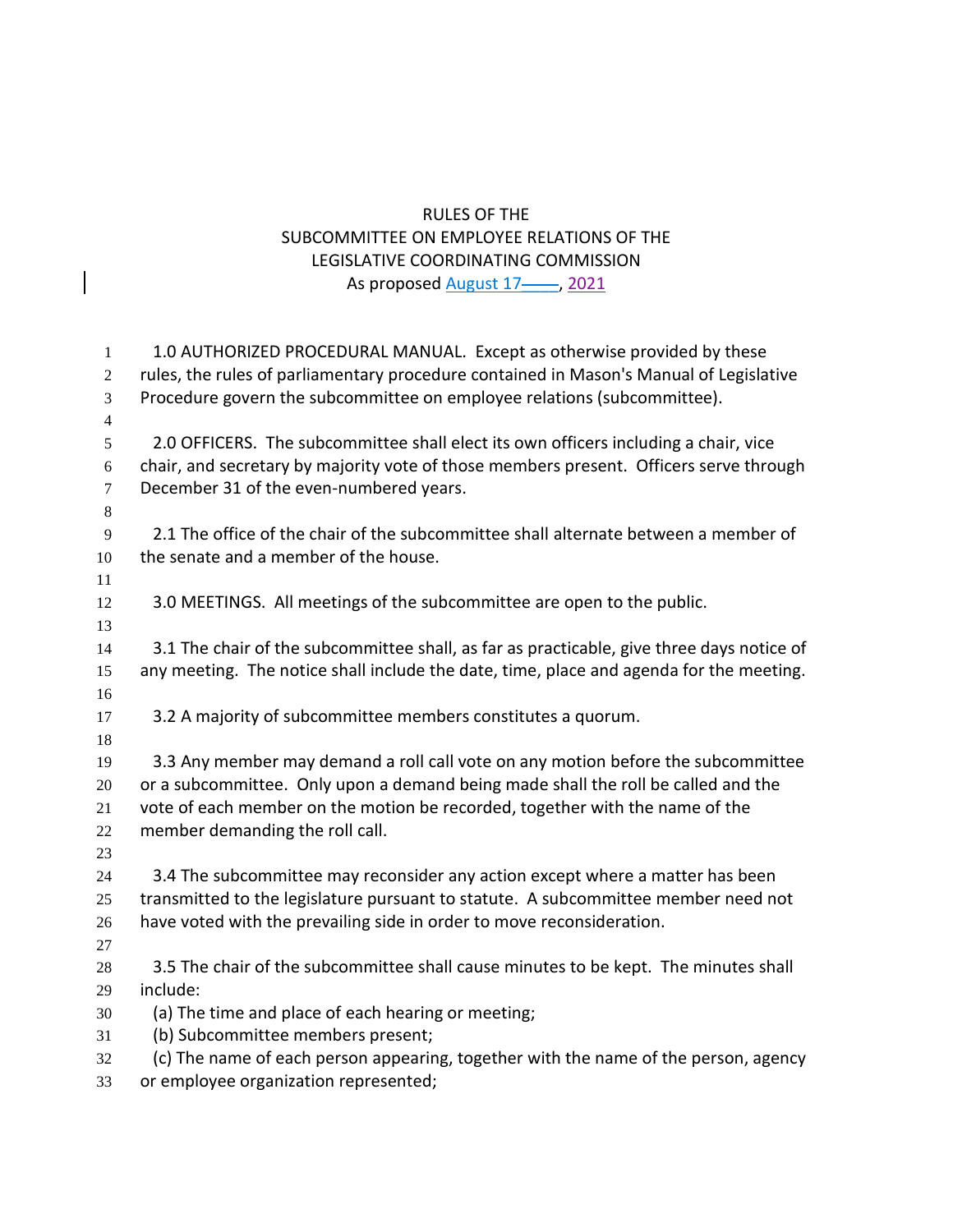(d) The language of each motion, the name of the member making the motion, and 2 the result of any vote upon the motion, including the ayes and nays when a roll call is demanded; (e) Other important matters related to the work of the subcommittee. Minutes shall be approved at the next regular meeting of the subcommittee. 4.0 PROCEDURES DURING COLLECTIVE BARGAINING. After commencement of contract negotiations and upon request of the chair, the commissioner of Management and Budget shall deliver to the chair of the subcommittee a summary analysis of the cost implications of union economic demands and the effects of proposed contract language on management's right to plan work and direct the work force. 4.1 Upon the request of the chair: (a) The commissioner of Management and Budget shall advise the subcommittee on the progress of bargaining efforts; (b) Exclusive representatives of state employees may testify before the subcommittee on the progress of bargaining efforts. 4.2 The commissioner of Management and Budget shall submit the text of an approved negotiated agreement to the chair of the subcommittee within five days of 21 the date of approval by the commissioner, or the date of approval by the affected state employees, whichever occurs later. The approved agreement shall be accompanied by the commissioner's summary analysis of the agreement, and other information as the commissioner deems appropriate. The text of the agreement shall be duly executed by the commissioner and shall be accompanied by an affidavit from the exclusive representative that the agreement has been accepted by state employees in accordance with its ratification procedures. Any memoranda of agreement between the parties, understandings or side accords which have been agreed upon shall accompany the text of the agreement. 4.3 The chair shall schedule a full subcommittee meeting to consider action on the approved negotiated agreement no more than 30 calendar days following receipt of the agreement. 4.4 The commissioner of Management and Budget shall submit to the chair of the subcommittee the complete text of any arbitration award and the complete text of the negotiated terms and conditions of the agreement within five calendar days of the receipt of the award by the commissioner. The text shall be accompanied by the commissioner's analysis of the award and the negotiated portions of the agreement. The analysis shall differentiate between the negotiated and arbitrated terms of the final agreement. 

 4.41 The chair shall schedule a full subcommittee meeting to consider action on the negotiated and arbitrated terms of the final agreement no more than 30 calendar days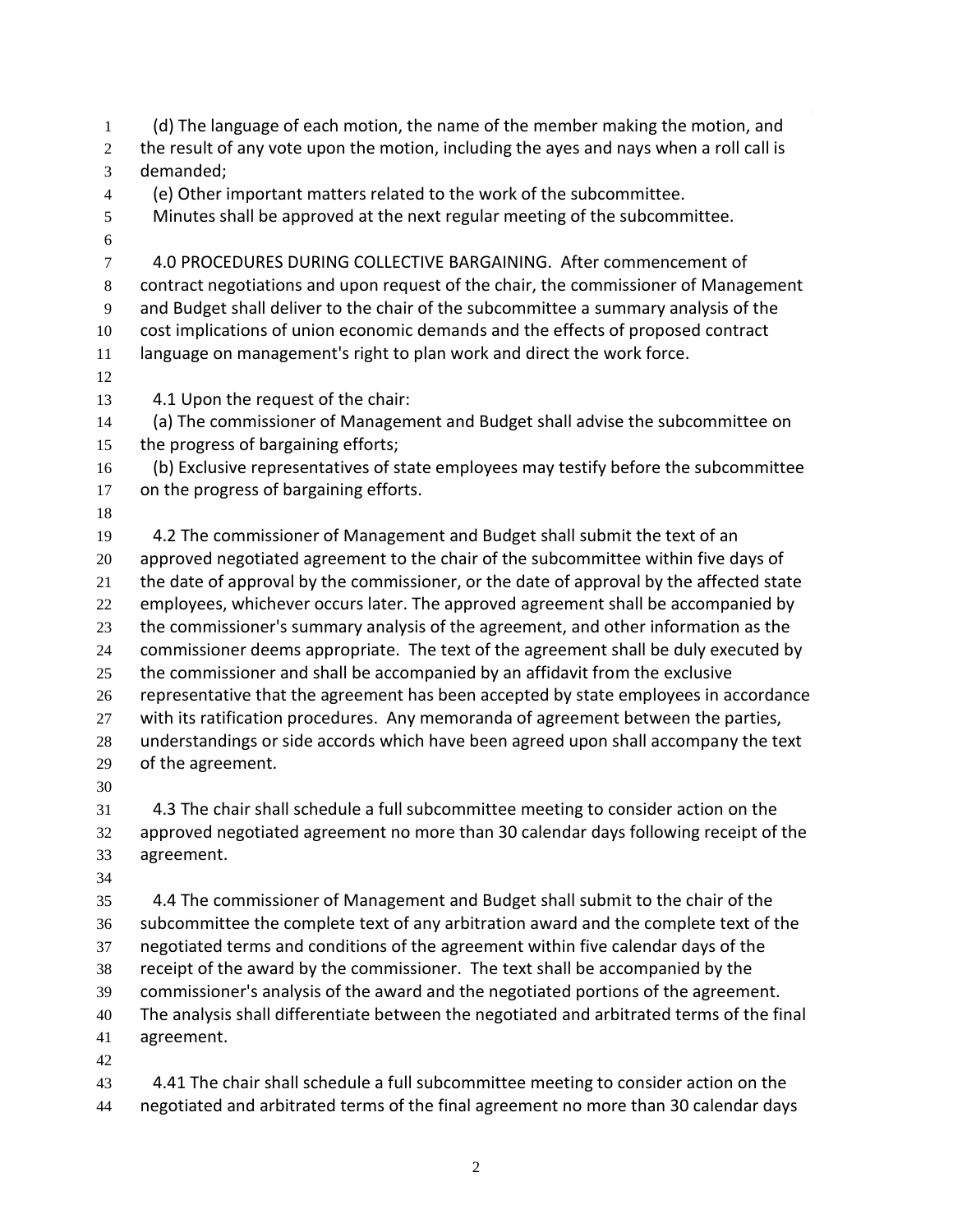| $\mathbf{1}$<br>$\overline{c}$ | following receipt of the award and the negotiated terms and conditions of the<br>agreement.     |
|--------------------------------|-------------------------------------------------------------------------------------------------|
| 3                              |                                                                                                 |
| $\overline{4}$                 | 4.5 If the subcommittee disapproves an agreement or award it shall specify in writing           |
| 5<br>$6\,$                     | to the parties those portions with which it disagrees and the reasons for disagreement.         |
| $\tau$                         | 4.6 If the subcommittee approves an agreement or award it shall cause the matter to             |
| $\,8\,$                        | be submitted to the legislature pursuant to Minnesota Statutes, section 3.855,                  |
| 9                              | subdivision 2.                                                                                  |
| 10                             |                                                                                                 |
| 11<br>12                       | 4.7 The commissioner of Management and Budget shall submit to the chair of the<br>subcommittee: |
| 13                             |                                                                                                 |
| 14                             | (a) a plan to govern the compensation, terms and conditions of employment for all               |
| 15                             | state employees who are not represented by an exclusive representative certified                |
| 16                             | pursuant to chapter 179A and whose compensation is not provided for by other law;               |
| 17                             | and                                                                                             |
| 18                             | (b) a plan for total compensation and terms and conditions of employment for                    |
| 19                             | employees of positions identified as managerial and whose salaries and benefits are not         |
| 20                             | otherwise provided for in law or other plans established under chapter 43A.                     |
| 21                             |                                                                                                 |
| 22                             | 4.71 The subcommittee shall review and approve, reject or modify the plans and submit           |
| 23                             | them to the legislature along with any recommendations it deems appropriate.                    |
| 24                             |                                                                                                 |
| 25                             | 4.8 The subcommittee shall review and approve, reject or modify salary                          |
| 26                             | recommendations submitted by the appointing authority under section 15A.0815,                   |
| 27                             | subdivision 5, and shall submit the matter to the legislature along with any                    |
| 28                             | recommendations it deems appropriate.                                                           |
| 29                             | 4.82 The subcommittee shall review and approve, reject or modify the compensation               |
| 30<br>31                       | plan for unclassified positions in the Minnesota state colleges and universities and            |
| 32                             | submit it to the legislature along with any recommendations it deems appropriate. This          |
| 33                             | plan must first be submitted by the Minnesota state colleges and universities to the            |
| 34                             | commissioner of Management and Budget for review and comment.                                   |
| 35                             |                                                                                                 |
| 36                             | 4.83 The subcommittee shall review and approve, reject or modify the compensation               |
| 37                             | plan for unclassified positions in the Office of Higher Education and submit it to the          |
| 38                             | legislature along with any recommendations it deems appropriate.                                |
| 39                             |                                                                                                 |
| 40                             | 4.9 The subcommittee shall review and approve, disapprove or modify the                         |
| 41                             | commissioner of Management and Budget's list of state job classes for which a                   |
| 42                             | compensation inequity exists, and an estimate of the appropriation proposed to provide          |
| 43                             | comparability adjustments to classes on the list. The subcommittee shall submit the             |
| 44                             | matter to the legislature along with any recommendations it deems appropriate.                  |